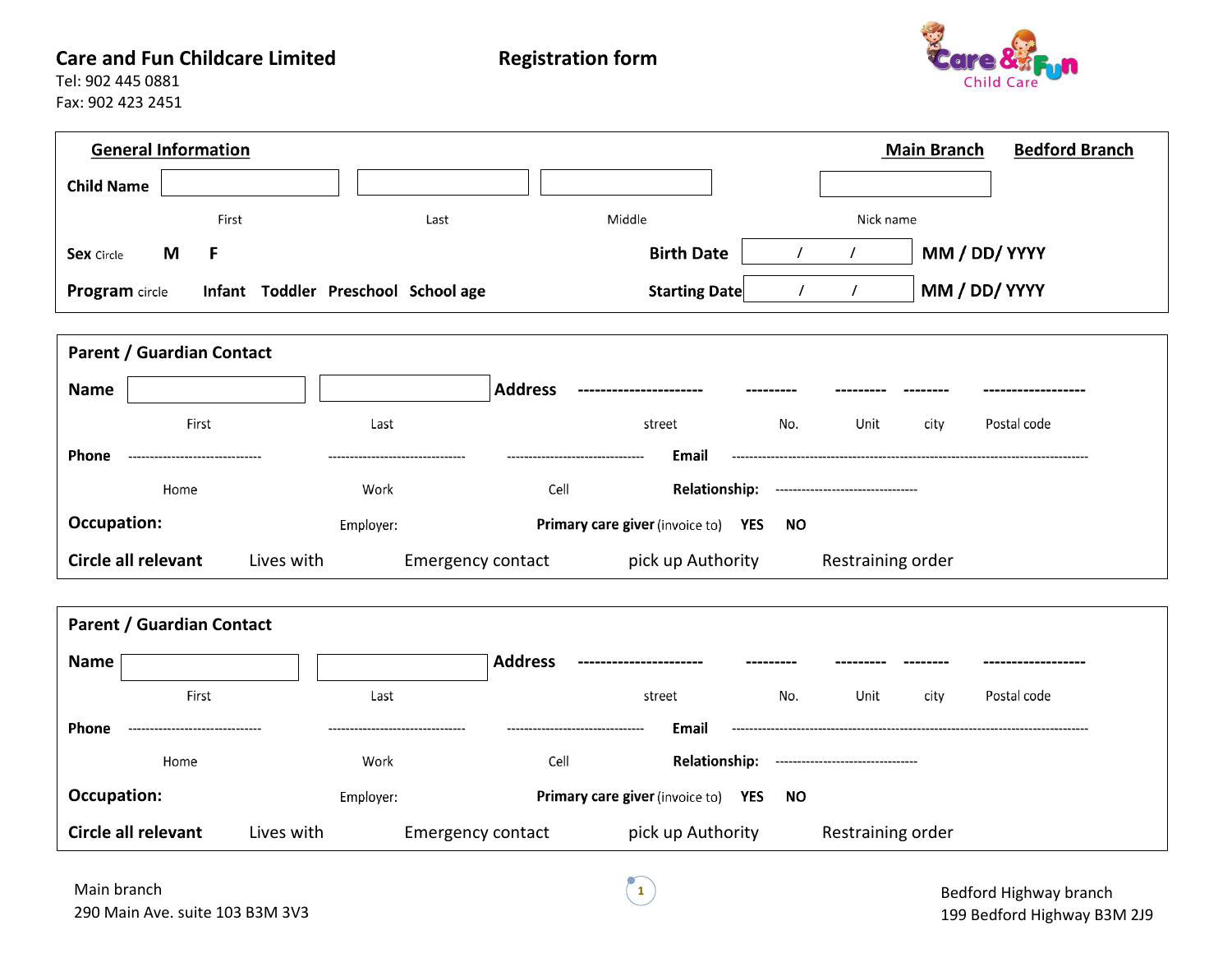

Tel: 902 445 0881 Fax: 902 423 2451

 $\Gamma$ 

| <b>Emergency Contact</b> |                        |            |      |                          |                          |     |                                     |      |             |  |
|--------------------------|------------------------|------------|------|--------------------------|--------------------------|-----|-------------------------------------|------|-------------|--|
| Name                     |                        |            |      | <b>Address</b>           |                          |     |                                     |      |             |  |
|                          | First                  |            | Last |                          | street                   | No. | Unit                                | city | Postal code |  |
| Phone                    |                        |            |      |                          | Email                    |     |                                     |      |             |  |
|                          | Home                   |            | Work | Cell                     | <b>Relationship:</b>     |     | ----------------------------------  |      |             |  |
| Circle all relevant      |                        | Lives with |      | <b>Emergency contact</b> | pick up Authority        |     | Restraining order                   |      |             |  |
|                          |                        |            |      |                          |                          |     |                                     |      |             |  |
| <b>Emergency Contact</b> |                        |            |      |                          |                          |     |                                     |      |             |  |
| <b>Name</b>              |                        |            |      | <b>Address</b>           |                          |     |                                     |      |             |  |
|                          | First                  |            | Last |                          | street                   | No. | Unit                                | city | Postal code |  |
| Phone                    |                        |            |      |                          | Email                    |     |                                     |      |             |  |
|                          | Home                   |            | Work | Cell                     | <b>Relationship:</b>     |     | ----------------------------------- |      |             |  |
| Circle all relevant      |                        | Lives with |      | <b>Emergency contact</b> | pick up Authority        |     | Restraining order                   |      |             |  |
|                          |                        |            |      |                          |                          |     |                                     |      |             |  |
|                          |                        |            |      |                          | <b>Emergency Contact</b> |     |                                     |      |             |  |
| <b>Name</b>              |                        |            |      | <b>Address</b>           |                          |     |                                     |      |             |  |
|                          | First                  |            | Last |                          | street                   | No. | Unit                                | city | Postal code |  |
| Phone                    | ---------------------- |            |      |                          | Email                    |     |                                     |      |             |  |
|                          | Home                   |            | Work | Cell                     | <b>Relationship:</b>     |     |                                     |      |             |  |
| Circle all relevant      |                        | Lives with |      | <b>Emergency contact</b> | pick up Authority        |     | Restraining order                   |      |             |  |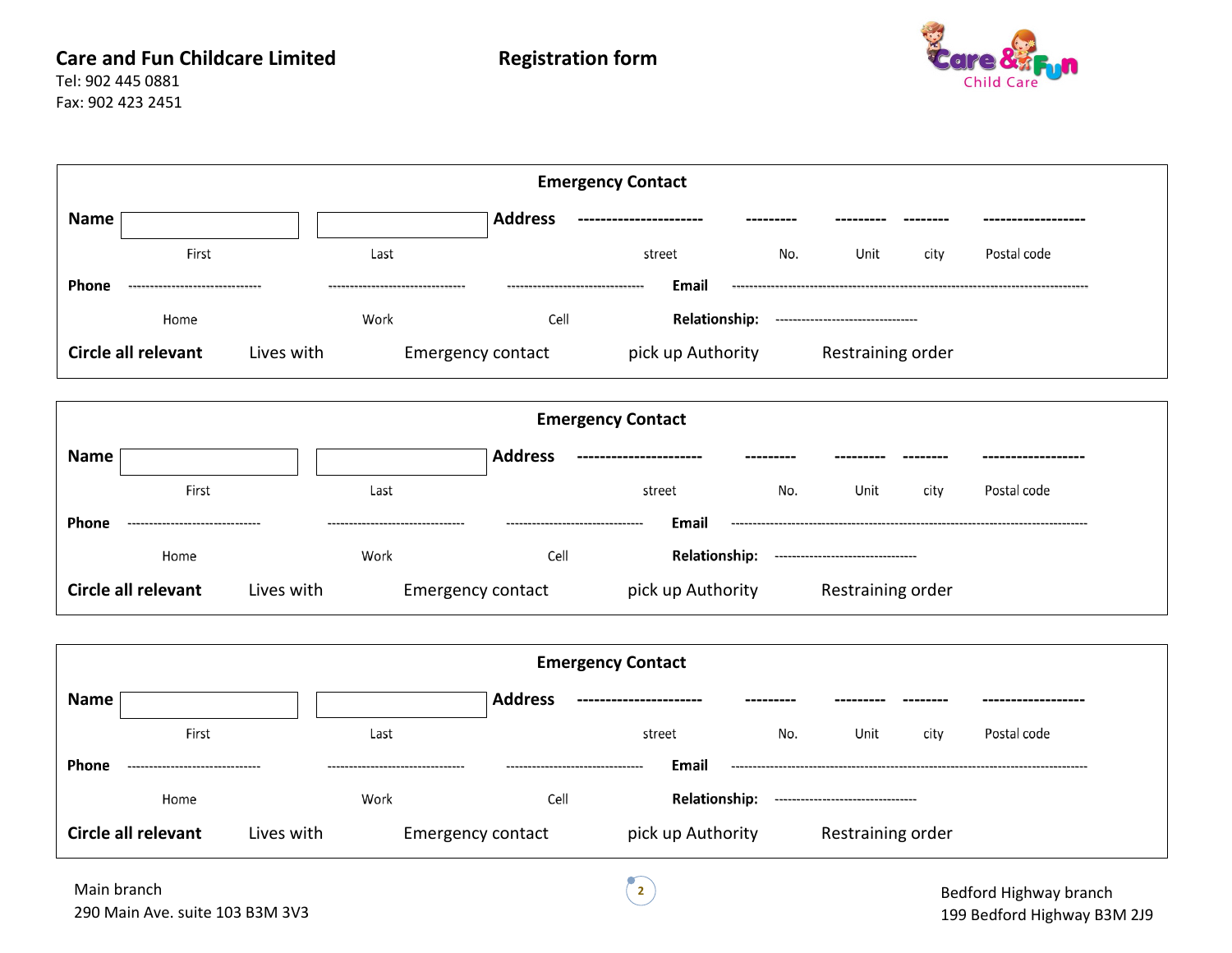**Care and Fun Childcare Limited** 

Tel: 902 445 0881 Fax: 902 423 2451



| <b>Siblings</b>                       |                                                  |   |                                                                                                                                                                                           |  |
|---------------------------------------|--------------------------------------------------|---|-------------------------------------------------------------------------------------------------------------------------------------------------------------------------------------------|--|
|                                       | Program: ----------------------------------      |   |                                                                                                                                                                                           |  |
|                                       | Program: ----------------------------------      |   |                                                                                                                                                                                           |  |
| <b>Health and Medical Information</b> |                                                  |   |                                                                                                                                                                                           |  |
|                                       | Health Plan No. -------------------------------- |   |                                                                                                                                                                                           |  |
|                                       |                                                  |   |                                                                                                                                                                                           |  |
|                                       |                                                  |   | Diagnosis Agency: ----------------------------- Date of Diagnosis ---------------------- Diagnosis Agency: ----------------------------- Date of Diagnosis ------------------------------ |  |
|                                       |                                                  |   |                                                                                                                                                                                           |  |
|                                       |                                                  |   |                                                                                                                                                                                           |  |
|                                       |                                                  |   |                                                                                                                                                                                           |  |
| Parent / Guardian signature:          |                                                  |   |                                                                                                                                                                                           |  |
| <b>Growth and Development</b>         |                                                  |   |                                                                                                                                                                                           |  |
|                                       |                                                  |   |                                                                                                                                                                                           |  |
|                                       |                                                  |   |                                                                                                                                                                                           |  |
|                                       |                                                  |   |                                                                                                                                                                                           |  |
|                                       |                                                  |   |                                                                                                                                                                                           |  |
|                                       |                                                  |   |                                                                                                                                                                                           |  |
|                                       |                                                  |   |                                                                                                                                                                                           |  |
| Main branch                           |                                                  | 3 | Bedford Highway branch                                                                                                                                                                    |  |
|                                       |                                                  |   |                                                                                                                                                                                           |  |